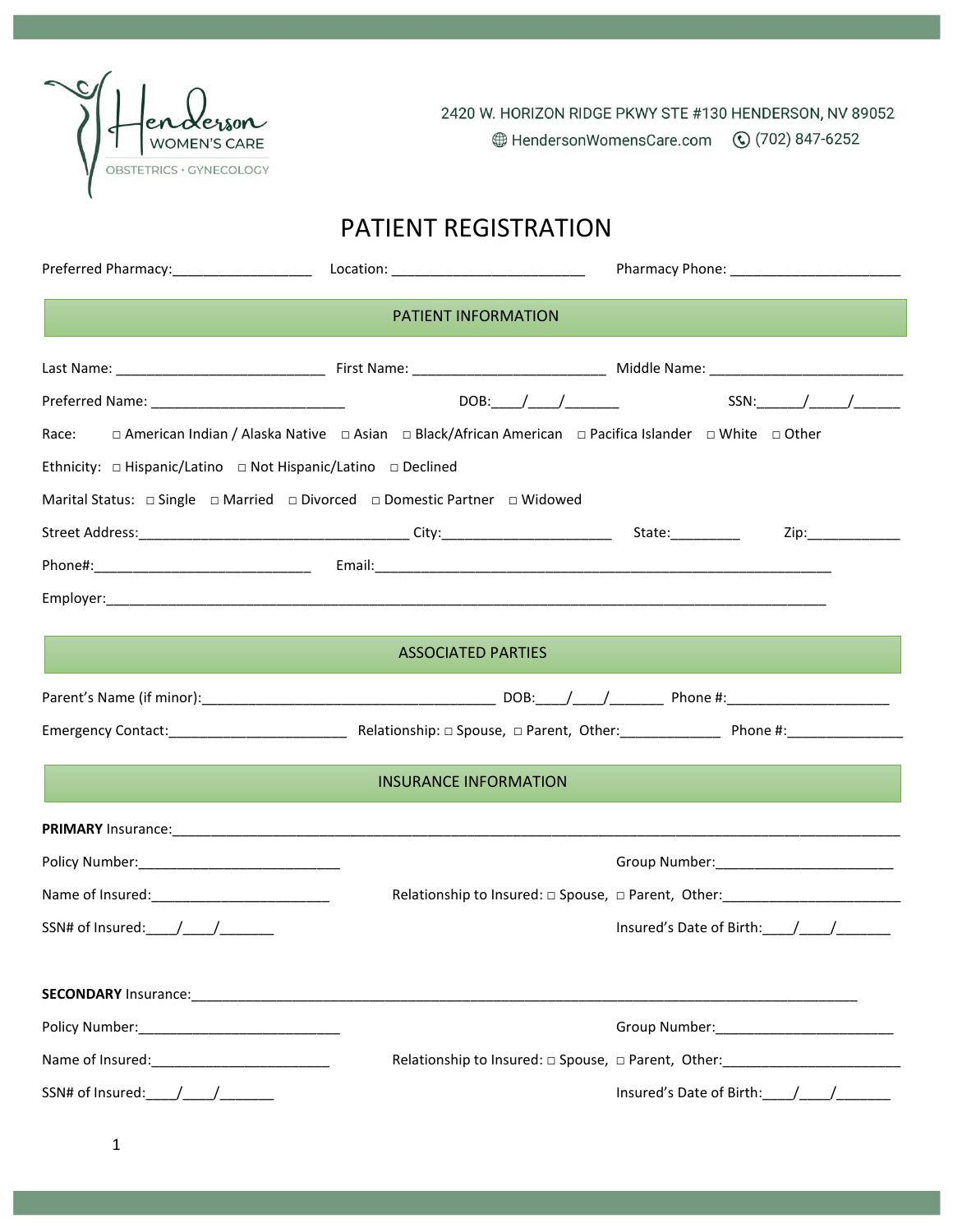

2420 W. HORIZON RIDGE PKWY STE #130 HENDERSON, NV 89052 **A** HendersonWomensCare.com (♦) (702) 847-6252

## FINANCIAL RESPONSIBILITY

- You are responsible for knowing if your insurance is contracted with Henderson Women's Care.
- You are responsible for knowing your coverage and benefits.
- All deductibles, co-payments and applicable charges will be due at the time of service.
- All surgery fees MUST be paid in advance of the surgical date.
- For any FMLA/Disability forms, there will be a one-time processing fee in the amount of \$25.00. It is your responsibility to present these forms to our office via our front desk staff. You will receive a call once the forms are ready for pick-up. Please allow 7-10 business days for completion of the paperwork, from the date paperwork is received in the office. For URGENT requests with a 24-hour turnaround, the fee is \$50.00.
- Should you need to cancel or reschedule an appointment, please call at least 48 hours in advance. Failure to do so could result in a \$25.00 fee. After three (3) missed appointments, the practice may, at its discretion, choose to discontinue your care.
- **LATE TO APPOINTMENT POLICY:** If you are an established patient and you arrive 15 minutes late or more to your appointment, you will likely be asked to reschedule unless the physician's schedule can still accommodate you. Priority will be given to the patients who arrive on time, and you may have to be worked in between them. This may mean you will have a considerable wait. If this is not convenient for you, you may choose to reschedule. One or two late patients cause the entire daily schedule to fall behind. This is an inconvenience to everyone. We strive to see every patient as close to their appointment time as possible.
- If you are a new patient and you do not arrive 30 minutes prior to your scheduled appointment time, as instructed to complete your forms, and it takes more than 30 minutes to complete the forms and the registration process, you may also be asked to reschedule. We may, from time to time, make these forms available in advance of your initial visit to expedite this intake process and your completion of these forms.

**NOTE:** If your insurance requires you to utilize a particular laboratory, you will need to inform the nursing staff **every time you are seen**. If you are not sure whether your insurance company requires you to use a specific laboratory, please contact your insurer directly for that information. **You will receive a separate bill from the lab for pap smear interpretation, cultures, urinalysis, and other laboratory services.**

By signing this document, you guarantee payment of all charges incurred with this office. You hereby assign and direct your insurance company or companies to pay any and all benefits for your medical services directly to this office. You authorize the release of medical information requested by your insurance company or companies to insure payment on your account. You understand that should your insurance company or companies deny any submitted charges for any reason, you are responsible for payment of those charges. In the event of collection proceedings due to lack of payment on your part, you agree to pay any and all collection fees that may be added to your account in order to recover money due to Henderson Women's Care.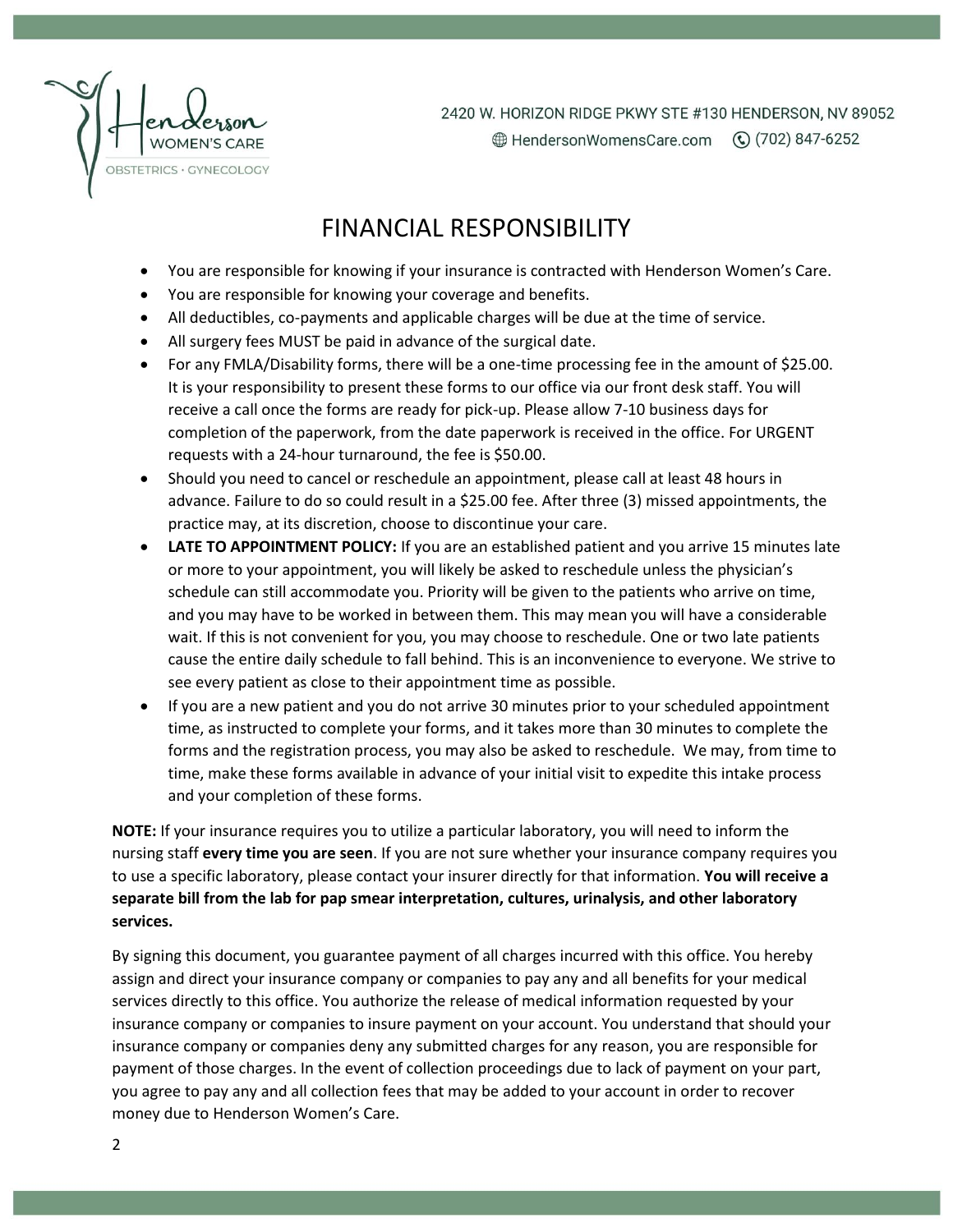

# E-PRESCRIBING PBM CONSENT FORM

ePrescribing is defined as a physician's ability to electronically send an accurate, error free, and understandable prescription directly to a pharmacy. Congress has determined that the ability to electronically send prescriptions is an important element in improving the quality of patient care.

Benefits data are maintained for health insurance providers by organizations known as Pharmacy Benefits Managers (PBM). PBMs are third party administrators of prescription drug programs whose primary responsibilities are processing and paying prescription drug claims. They also develop and maintain formularies, which are lists of dispensable drugs covered by a particular drug benefit plan.

The Medicare Modernization Act (MMA) 2003 listed standards that must be included in an ePrescribe program. These include:

- **Formulary and benefit transactions** Gives the prescriber information about which drugs are covered by the drug benefit plan.
- **Medication history transactions**  Provides the physician with information about medications the patient is already taking prescribed by any provider, to minimize the number of adverse drug events.

**By signing at the end of this consent form, you are agreeing that Henderson Women's Care can request and use your prescription medication history from other healthcare providers and/or thirdparty pharmacy benefit payors for treatment purposes.**

| Patient/Legal Guardian Name (Print): |  |  |  |
|--------------------------------------|--|--|--|
|--------------------------------------|--|--|--|

Patient/Legal Guardian Signature: \_\_\_\_\_\_\_\_\_\_\_\_\_\_\_\_\_\_\_\_\_\_\_\_\_\_\_\_\_\_\_\_\_\_ Date: \_\_\_\_\_/\_\_\_\_\_\_/\_\_\_\_\_\_

18892733\_v2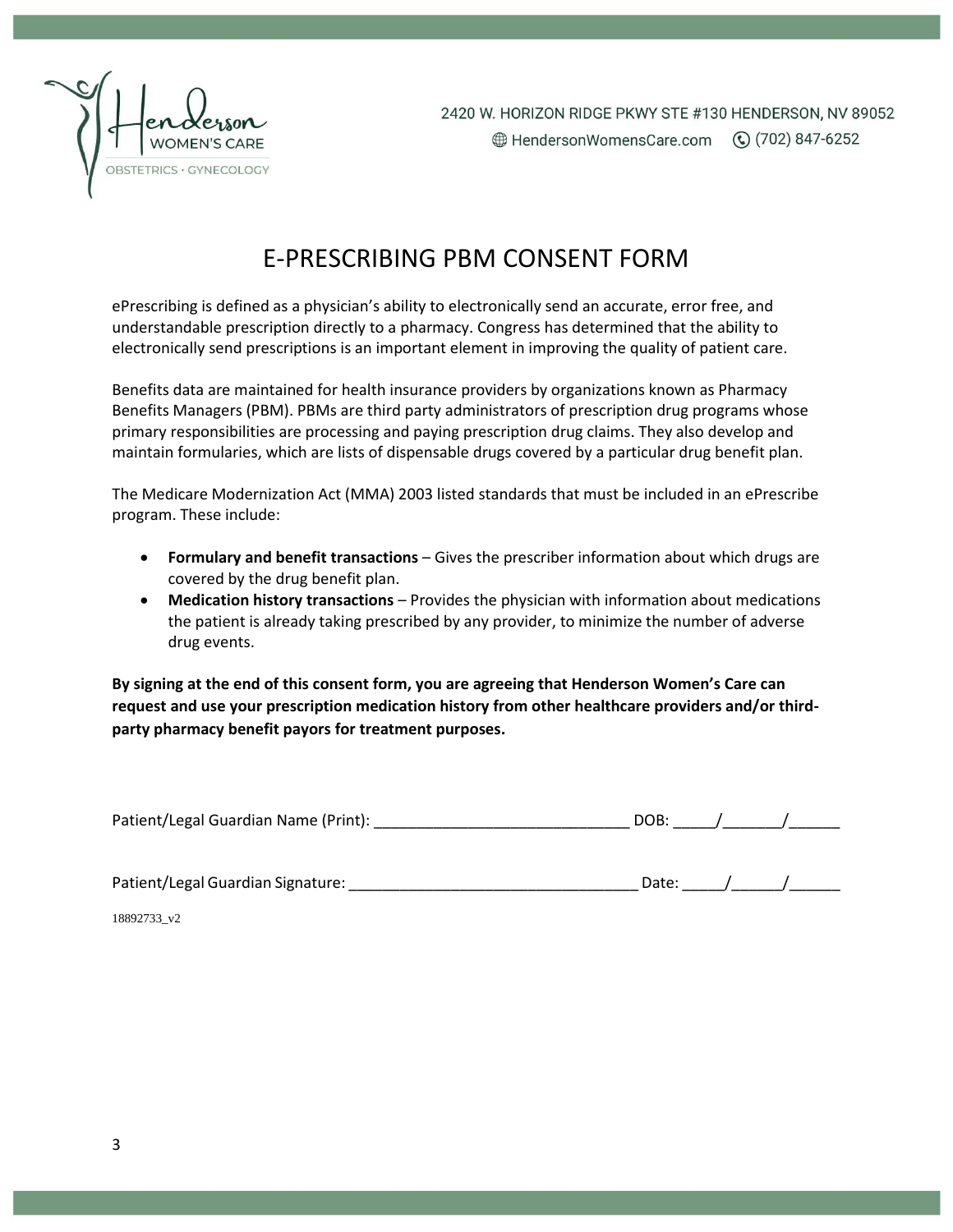| OBSTETRICS · GYNECOLOGY                                                                                           |               | 2420 W. HORIZON RIDGE PKWY STE #130 HENDERSON, NV 89052<br>⊕ HendersonWomensCare.com (○ (702) 847-6252 |                                                                                                                                                                                        |
|-------------------------------------------------------------------------------------------------------------------|---------------|--------------------------------------------------------------------------------------------------------|----------------------------------------------------------------------------------------------------------------------------------------------------------------------------------------|
|                                                                                                                   | Age: ________ | Date of Birth: _____________________                                                                   |                                                                                                                                                                                        |
| PERSONAL MEDICAL HISTORY:                                                                                         |               | <b>SURGICAL HISTORY:</b>                                                                               |                                                                                                                                                                                        |
| $\Box$ NONE - (I have no diagnosed medical conditions)                                                            |               | $\Box$ <b>NONE</b> - (I have never had surgery)                                                        |                                                                                                                                                                                        |
| □ Diabetes □ High Blood Pressure □ Stroke<br>$\Box$ Bleeding disorders $\Box$ Hx of Cancer<br>$\square$ Migraines |               | GYN and cosmetic surgeries):                                                                           | List any and all SURGERIES & YEAR you have had (including non-<br><u> 1980 - Johann John Harry Harry Harry Harry Harry Harry Harry Harry Harry Harry Harry Harry Harry Harry Harry</u> |
| List any and all other medical problems:                                                                          |               |                                                                                                        |                                                                                                                                                                                        |
|                                                                                                                   |               |                                                                                                        |                                                                                                                                                                                        |
|                                                                                                                   |               |                                                                                                        |                                                                                                                                                                                        |
|                                                                                                                   |               |                                                                                                        |                                                                                                                                                                                        |

### **PREGNANCY HISTORY: -** List any and all PREGNANCIES you have had:

□ **NONE** - (I have never been pregnant)

| Month/Year | Vaginal (V)<br>Cesarean (C)<br>Miscarriage (M)<br>Abortion (A)<br>Ectopic (E) | How many weeks<br>were you pregnant<br>when you delivered?<br>If $\geq$ 37 weeks check<br>FT | Birth weight | Complications (Preterm delivery, problems with delivery, blood<br>transfusions, High blood pressure or diabetes in pregnancy<br>etc) |
|------------|-------------------------------------------------------------------------------|----------------------------------------------------------------------------------------------|--------------|--------------------------------------------------------------------------------------------------------------------------------------|
|            | VCMAE                                                                         | $\Box$ FT                                                                                    |              |                                                                                                                                      |
|            | VCMAE                                                                         | $\Box$ FT                                                                                    |              |                                                                                                                                      |
|            | VCMAE                                                                         | $\Box$ FT                                                                                    |              |                                                                                                                                      |
|            | VCMAE                                                                         | $\Box$ FT                                                                                    |              |                                                                                                                                      |
|            | VCMAE                                                                         | $\Box$ FT                                                                                    |              |                                                                                                                                      |
|            | VCMAE                                                                         | $\Box$ FT                                                                                    |              |                                                                                                                                      |
|            | VCMAE                                                                         | $\Box$ FT                                                                                    |              |                                                                                                                                      |
|            | VCMAE                                                                         | $\Box$ FT                                                                                    |              |                                                                                                                                      |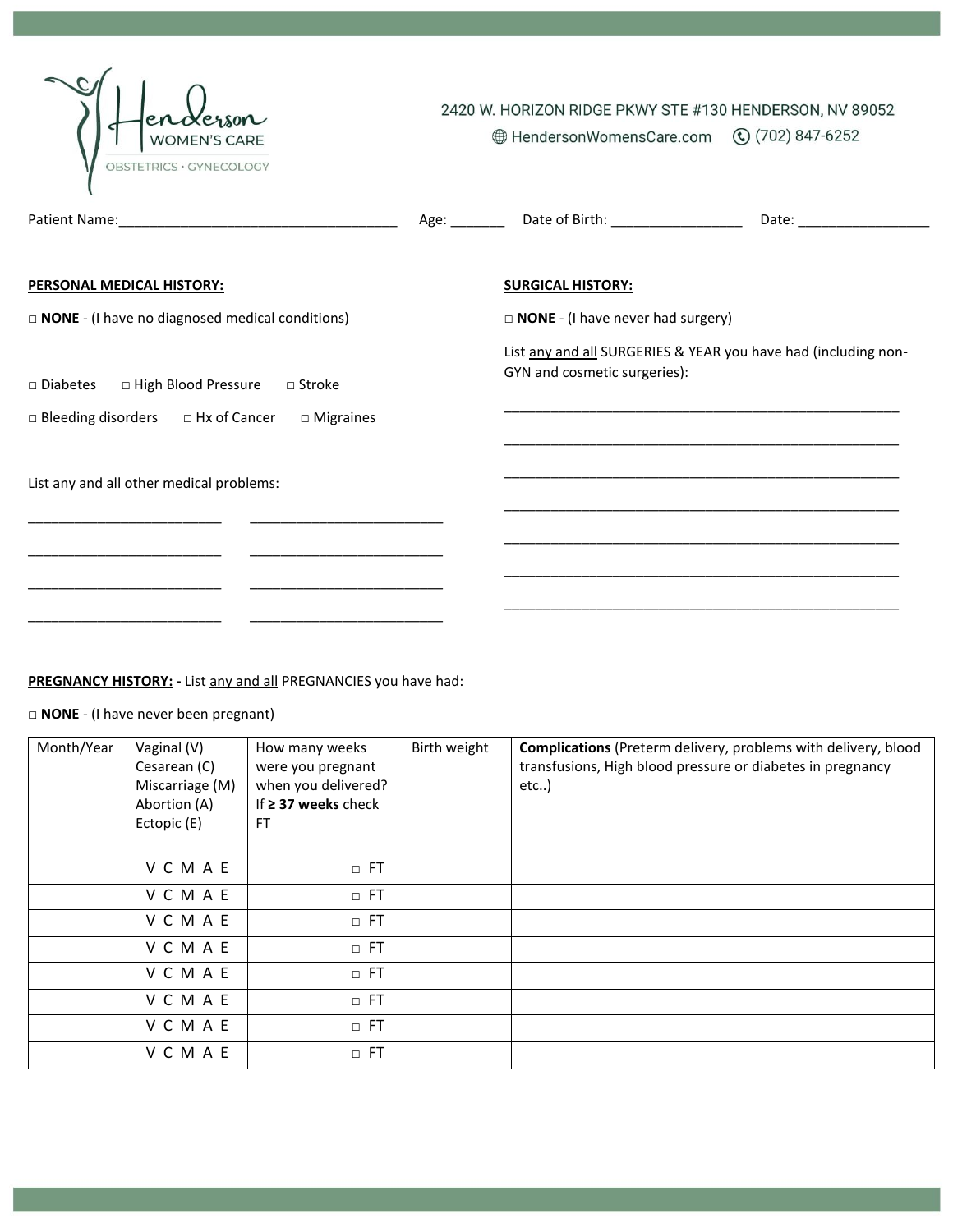| <b>GYNECOLOGIC HISTORY:</b>                                                                                           | <b>SOCIAL HISTORY:</b>                                                                                  |  |
|-----------------------------------------------------------------------------------------------------------------------|---------------------------------------------------------------------------------------------------------|--|
| Last Menstrual Period (LMP): ____________                                                                             | □ Married, □ Domestic Partner, □ Single, □ Widowed                                                      |  |
| Last Annual Exam (YEAR): _______________                                                                              | Nicotine: □ No □ Yes - Amount per day: _________                                                        |  |
| Last Pap Smear (YEAR): ______________                                                                                 | Alcohol: □ No □ Yes - Drinks per day: ______________                                                    |  |
| Do you have monthly menstrual cycles?: $\Box$ Yes $\Box$ No                                                           | Drugs: $\Box$ No $\Box$ Yes - Specify: ______________________                                           |  |
| History of abnormal pap: $\Box$ No $\Box$ Yes - (YEAR):                                                               | Cannabis: $\Box$ No $\Box$ Yes - How often?:                                                            |  |
| Last Mammogram (YEAR): ______________                                                                                 |                                                                                                         |  |
| Last Colonoscopy (YEAR): ______________                                                                               | <b>ALLERGIES:</b> - List any and all ALLERGIES                                                          |  |
| Circle if you have had a history of the following:                                                                    | $\square$ NONE                                                                                          |  |
| Chlamydia<br>Gonorrhea<br>Herpes<br><b>Genital Warts</b>                                                              |                                                                                                         |  |
| Hepatitis B or C<br>Syphilis<br>HIV                                                                                   |                                                                                                         |  |
|                                                                                                                       |                                                                                                         |  |
| Sexual preference (i.e. Heterosexual, Homosexual, Bisexual, etc):                                                     | <u> 1980 - Jan Stein Berlin, amerikansk politiker (</u><br><u>and the second contract of the second</u> |  |
| Are you trying to conceive?: □ No □ Yes                                                                               |                                                                                                         |  |
| Are you sexually active?: $\Box$ No $\Box$ Yes                                                                        | MEDICATIONS: - List any and all MEDICATIONS you are taking                                              |  |
|                                                                                                                       | $\Box$ NONE                                                                                             |  |
| <b>Birth Control method:</b><br>$\Box$ NONE                                                                           |                                                                                                         |  |
| □ Condoms □ Pill □ NuvaRing □ Patch □ Depo Provera                                                                    |                                                                                                         |  |
| □ IUD/Nexplanon - (Type & Date placed):                                                                               |                                                                                                         |  |
|                                                                                                                       |                                                                                                         |  |
| <b>FAMILY HISTORY:</b>                                                                                                |                                                                                                         |  |
| Breast Cancer: □ No □ Yes - Family member - Mother-side: _______________________, Father-side: ______________________ |                                                                                                         |  |
| Ovarian Cancer: □ No □ Yes - Family member - Mother-side: ____________________, Father-side: ________________________ |                                                                                                         |  |
|                                                                                                                       |                                                                                                         |  |
| Other:                                                                                                                |                                                                                                         |  |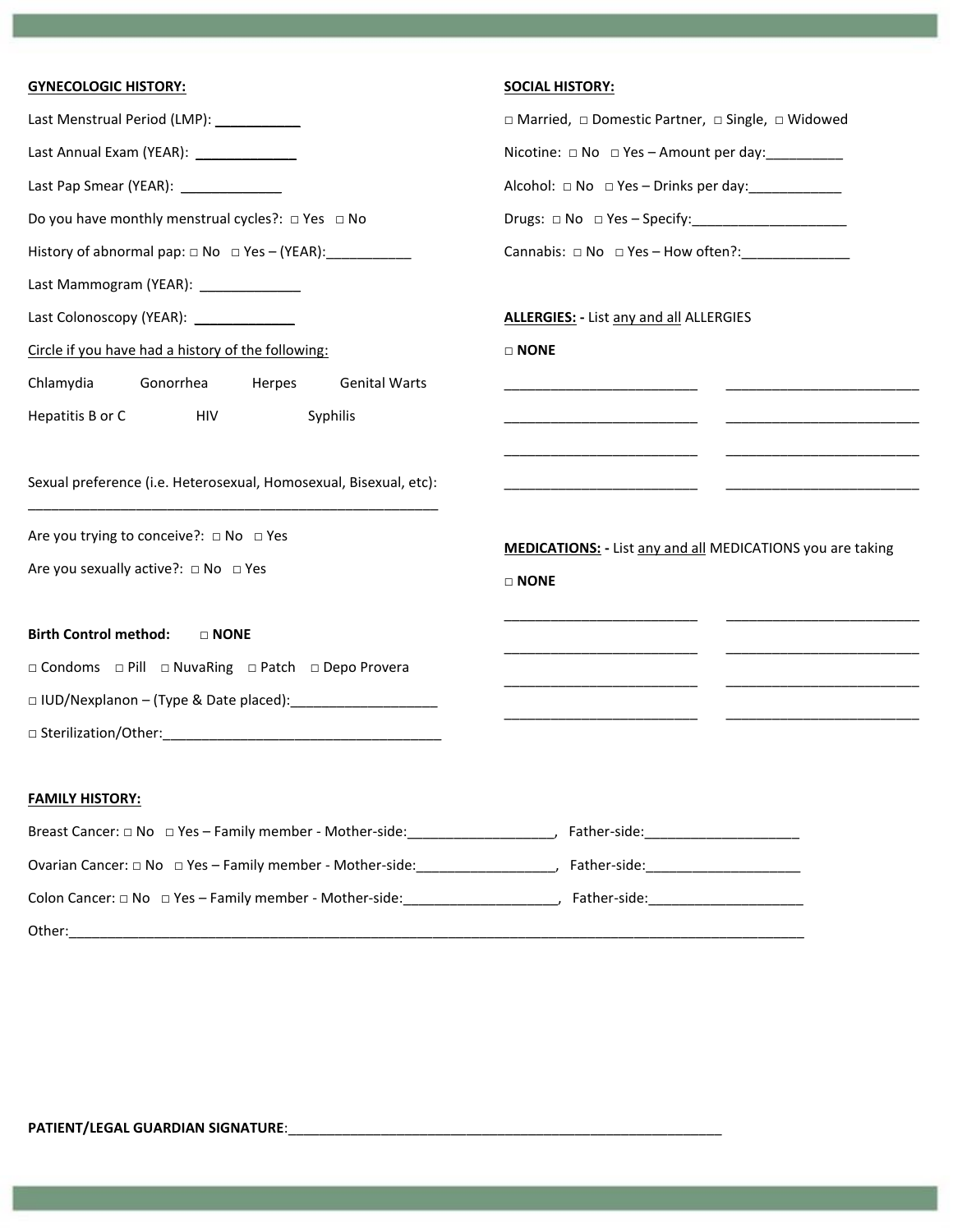

### **HIPAA NOTICE OF INFORMATION PRACTICES**

#### **THIS NOTICE DESCRIBES HOW MEDICAL INFORMATION ABOUT YOU MAY BE USED AND DISCLOSED AND HOW YOU CAN GET ACCESS TO THIS INFORMATION. PLEASE READ IT CAREFULLY.**

Each time you visit a hospital, physician, or other healthcare provider, a record of your visit is made. Typically, this record contains your symptoms, examination and test results, diagnosis, treatment, and a plan for future care of treatments. This information is often referred to as your health or medical records, referred to within HIPAA's regulations as "protected health information," and serves as a:

- Basis of planning your care and treatment
- Means of communication among the health professionals participating in your care
- Legal document describing the care you received
- Means by which you or a third-party payer can certify that the services billed were actually provided
- A source of information for public health officials charged with improving the health of the nation
- A tool with which we can assess and continually work on to improve the care we deliver and the outcomes we achieve
- Understanding what is in you record and how your health information is used helps you to ensure its accuracy, make more informed decisions when authorizing disclosure toothers; and better understand who, what, when, where and why others may access your health information.

#### **Understanding your Health Information Rights**

Although your health record is the physical property of the healthcare provider, the information belongs to you. You have the right to:

- Request a restriction on certain uses and disclosures of your Information (45 CFR 164.522)
- Obtain a paper copy of the notice of information practices upon request
- Inspect and obtain a copy of your health record (45 CFR 164.524)
- Request to amend your health record (45 CFR 164.528)
- Obtain an accounting of disclosures of your health information (45 CFR 164.528)
- Request communications of your health information by alternative means or at alternative locations
- Revoke your authorization to use or disclose health information except to the extent that action has already been taken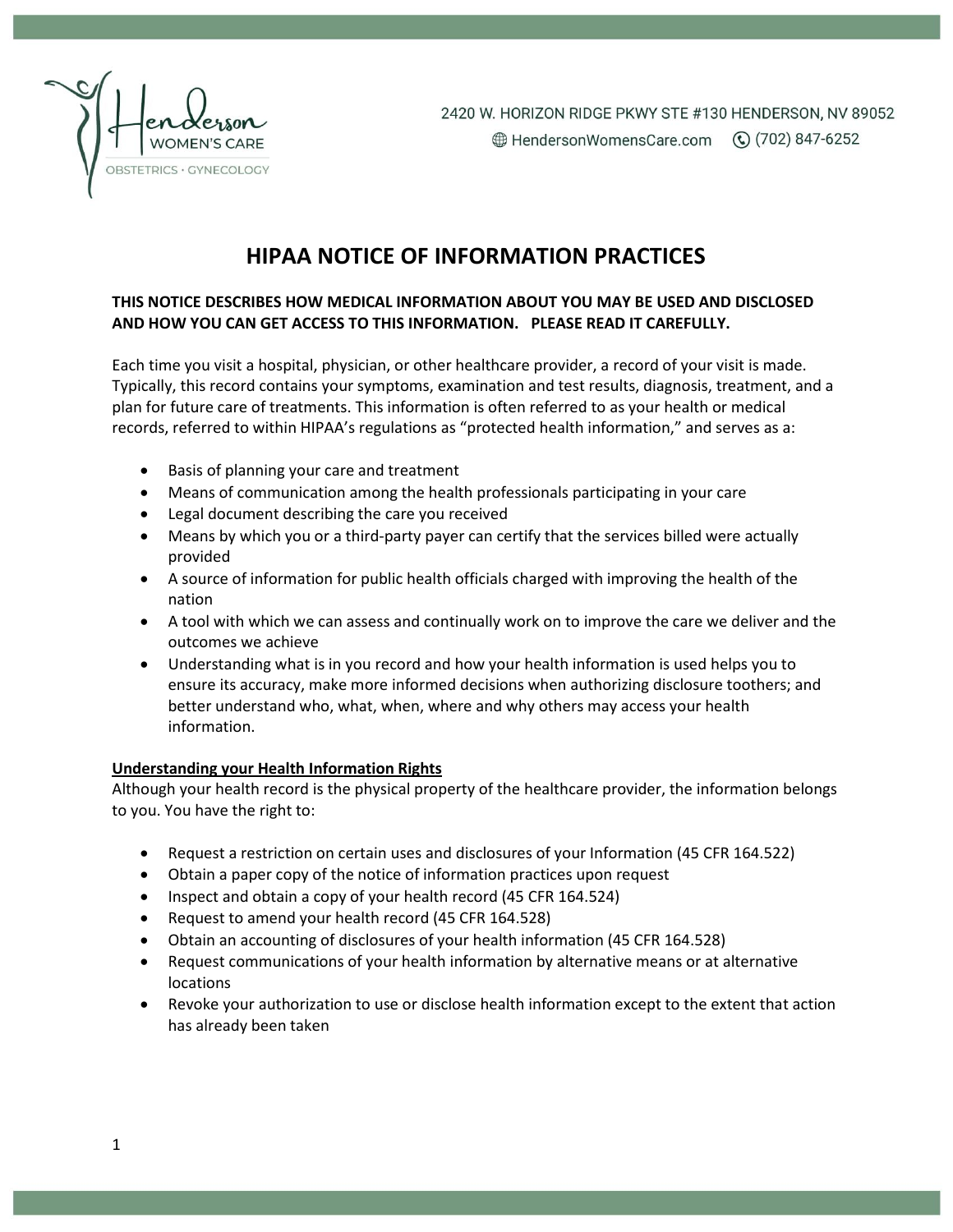

2420 W. HORIZON RIDGE PKWY STE #130 HENDERSON, NV 89052

#### **Our Responsibilities**

We are required to:

- Maintain privacy of your health information
- Provide you with a notice as to our legal duties & privacy practices with respect to your information
- Abide by the terms of this notice
- Notify you if we are unable to agree to a requested restriction on disclosure or amendment to your record
- Accommodate reasonable requests you may have to communicate health information by alternative means or locations
- We reserve the right to change our practices and to make the changes effective for all protected health information we maintain. If our information practices change, we will notify you the next time you come to our office for treatment.
- If you believe your privacy rights have been violated, **you can file a complaint with the Office of Civil Rights either by calling 800-368-1019 or by writing to U.S. Dept of Health and Human Services, 90 7th Street, Suite 4-100, San Francisco CA 94103.**

#### **Examples of Disclosures for Treatment, Payment and Health Operations**

We will use and disclose your health information for treatment. For example, information obtained by us will be recorded in your record and used to determine the course of treatment that should work best for you. Members of your healthcare team will then record the actions they took and their observations. In that way, your physicians and other providers will know how you are responding to treatment. Copies of these records, as well as other reports will be provided to other providers participating in your care to assist them in treating you if you are referred to them for consultation.

*We will use and disclose your health information for payment***.** For example, a bill may be sent to you or a third-party payer. The information on or accompanying the bill may include information that identifies you, as well as your diagnosis, procedures, and supplies used. Additionally, we may be required to forward additional information to substantiate the medical necessity of the care delivered and that the care for which the claim was submitted was actually delivered. Further, we may disclose health information to the extent authorized and to the extent necessary to comply with Worker's Compensation or other similar programs established by law.

*We will use your health information for regular health operations***.** For example, members of our quality improvement team may use the information in your health record to assess the care and outcomes in your case and others like it. The information will then be used to continually improve the quality and effectiveness of the healthcare and services we provide.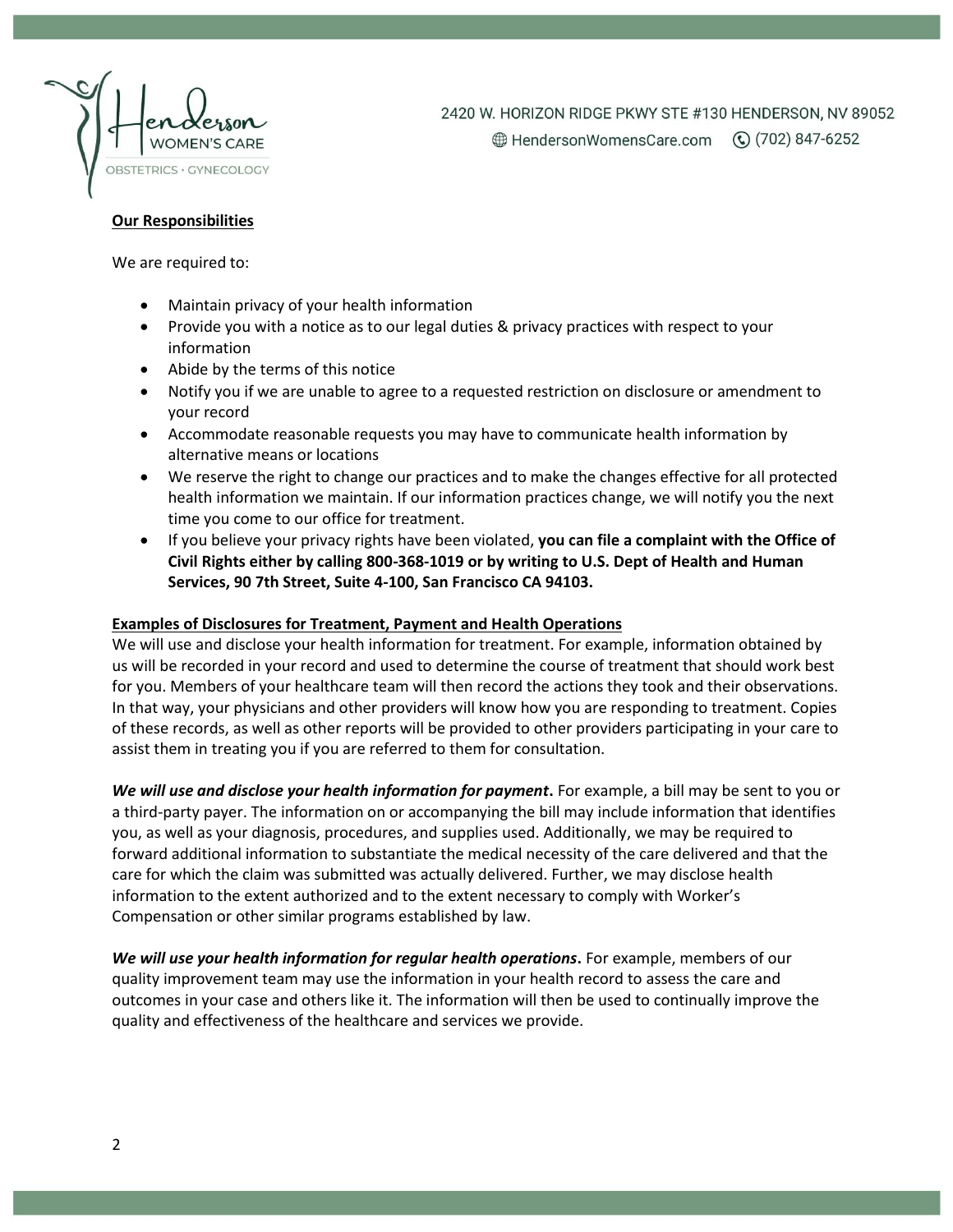

2420 W. HORIZON RIDGE PKWY STE #130 HENDERSON, NV 89052 

*Business Associates*. There are some services provided in our organization through contracts with business associates. Examples include services by laboratories, copy services, and transcription services. When these services are contracted, we may disclose your health information to our business associate so that they can perform the job we've asked them to do. However, to protect your protected health information we require the business associate to appropriately safeguard your information.

*Notification.* We may use or disclose information to notify or assist in notifying a family member, personal representative, or another person responsible for your care, of your location and general condition.

*Family communication*. After careful judgement, we may disclose to a family member or other person you designate, health information relevant to that person's involvement in your care or payment related to your care.

*Funeral directors & organ procurement organizations*. We may disclose health information to funeral directors consistent with applicable law. We may disclose health information to organ procurement organizations or other entities engaged in the procurement, banking, or transplantation of organs for the purpose of tissue donation and transplant.

*Food and Drug Administration (FDA***).** We may disclose to the FDA health information relative to adverse events with respect to food, supplements, product and product defects, or post marketing surveillance information to enable product recalls, repairs, or replacement.

*Public Health*. As required by law, we may disclose health information to the public health or legal authorities charged with preventing or controlling disease, injury, or disability.

*Law Enforcement and Correctional Institution*. We may disclose health information for law enforcement purposes as required by law. Should you be an inmate of a correctional institution, we may disclose to the institution or agents thereof health information necessary for your health and the health and safety of other individuals.

Federal law makes provision for your health information to be released to an appropriate health oversight agency, public health authority, if we or our business associate believes in good faith that we have engaged in unlawful conduct or have otherwise violated professional or clinical standards and are potentially endangering one or more patients, workers, or the public.

#### **By signing at the end of this consent form, you acknowledge receipt of Henderson Women's Care HIPAA Notice of Information Practices.**

| Patient/Legal Guardian Name (Print): | DOB:  |  |
|--------------------------------------|-------|--|
| Patient/Legal Guardian Signature:    | Date: |  |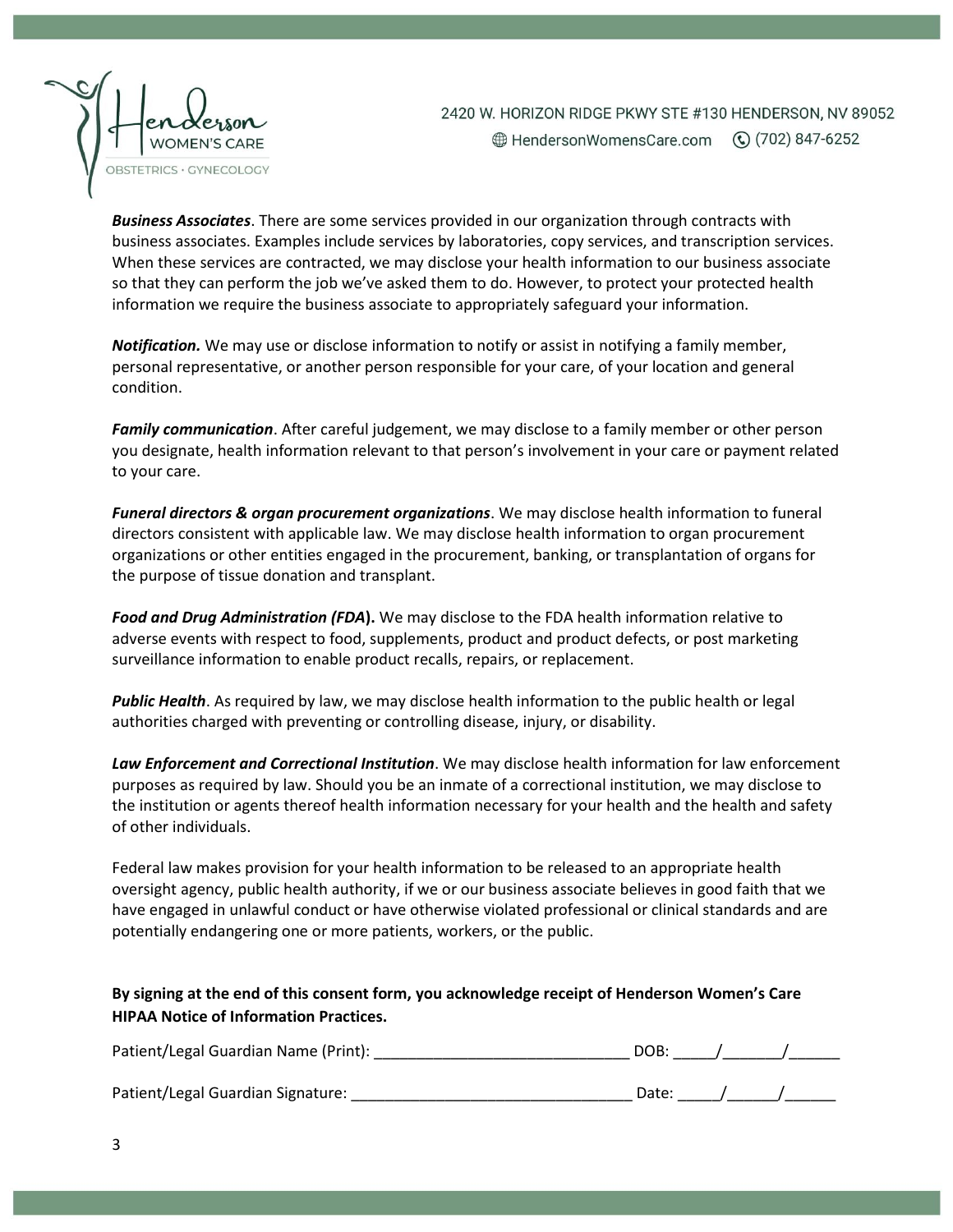

## **PATIENT CONSENT TO THE USE AND DISCLOSURE OF HEALTH INFORMATION FOR TREATMENT, PAYMENT OR HEALTHCARE OPERATIONS IN ACCORDANCE WITH HIPAA**

As a part of your healthcare, **Nevada Health Tanita PLLC, dba Henderson Women's Care ("HWC")**, originates and maintains paper and/or electronic records describing your health history, symptoms, examinations, test results, diagnoses, treatment and any plans for future care or treatment. This information serves as:

- A basis for planning your care and treatment
- A means of communication among the many health professionals who contribute to your care
- A source of information for applying your diagnosis and surgical information to your bill
- A means by which a third-party payer (s) can verify that services billed were provided
- A tool for routine healthcare operations, such as assessing quality and reviewing the competence of healthcare professionals

You have been provided with *HIPAA Notice of Information Practices* that provides a more complete description of information uses and disclosures. You have the following rights and privileges:

- The right to review the notice prior to signing this consent/disclosure
- The right to request restrictions as to how your health information may be used or disclosed to carry out treatment, payment, or healthcare operations

HWC is not required to agree with the restrictions requested. You may revoke this consent in writing, except to the extent that the organization has already acted in reliance thereon. By refusing to sign this consent or revoking this consent, this organization may refuse to treat you permitted by Section 164.520 of the Code of Federal Regulations.

As part of HWC's treatment, payment, or healthcare operations, it may become necessary to disclose your protected health information to another entity (insurance company, referring physician, consulting physician, hospital, etc.).

### **By signing at the end of this consent form, you are consenting to the disclosure of your protected health information (PHI) for the above permitted uses, including disclosures via fax or email.**

| Patient/Legal Guardian Name (Print): | DOB:  |  |
|--------------------------------------|-------|--|
| Patient/Legal Guardian Signature:    | Date: |  |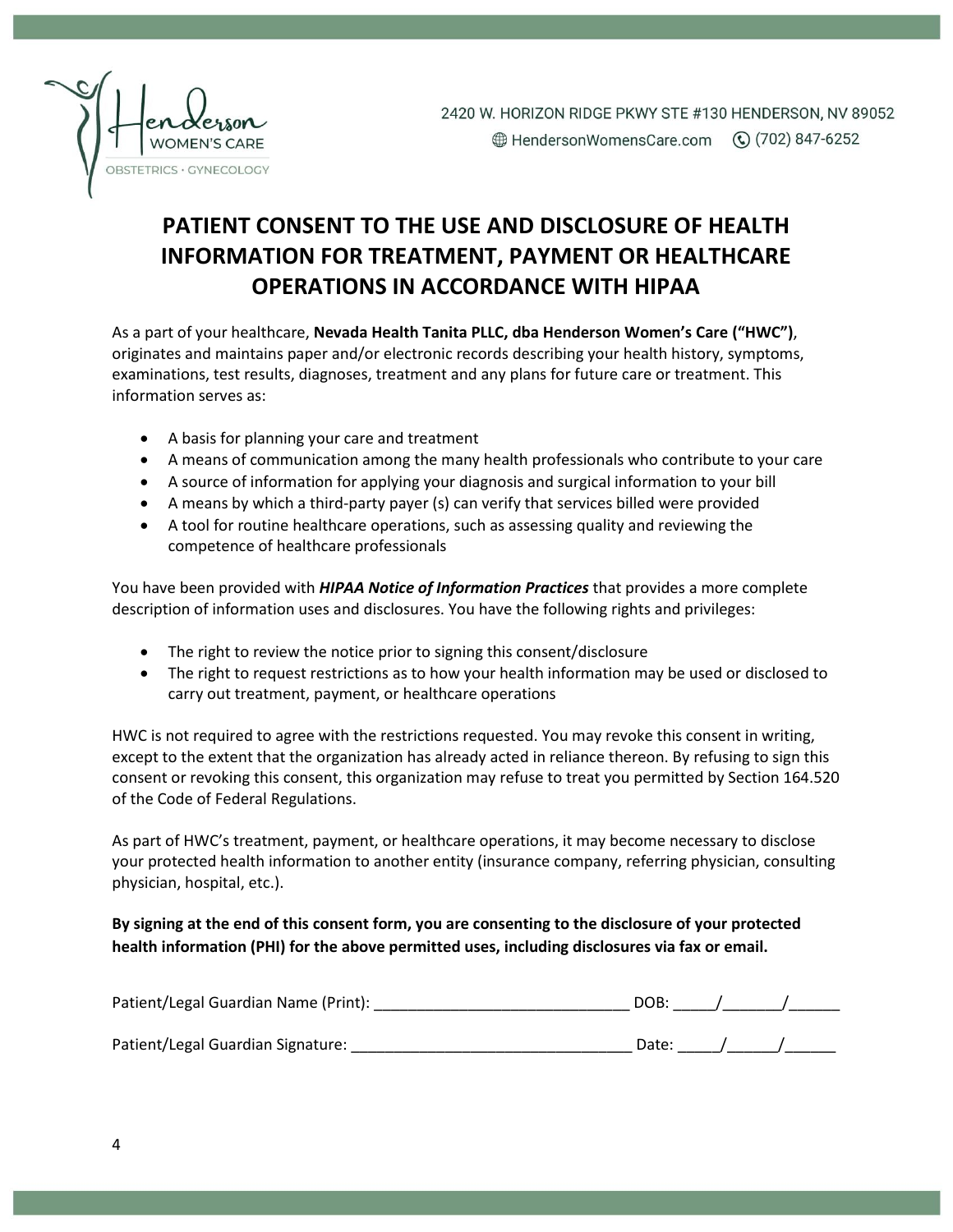

## **Acknowledgement of Health Insurance Portability and Accountability Act (HIPAA) and Confidential Communications**

I am aware that the Privacy Practices Notice is posted in the main lobby for my review and that I have the right to a copy at my request.

The HIPAA privacy rule allows patients the right to place a restriction on uses and disclosures of their protected health information (PHI). Additionally, patients have the right to request confidential communications or that a communication of PHI be made by alternative means.

\_\_\_\_\_\_\_\_\_\_\_\_\_\_\_\_\_\_\_\_\_\_\_\_\_\_\_\_\_\_\_\_\_\_\_\_\_\_\_\_\_\_\_\_\_\_\_\_\_\_\_\_\_\_\_\_\_\_\_\_\_\_\_\_\_\_\_\_\_\_\_\_\_\_\_\_\_\_

I wish to be contacted in the following manner: (Check all that apply) *Methods selected below do not apply to Appointment Reminders*

| <b>HOME PHONE</b>                               | <b>WORK PHONE</b>                               |
|-------------------------------------------------|-------------------------------------------------|
| $\Box$ Leave message with detailed information  | $\Box$ Leave message with detailed information  |
| $\Box$ Leave message with call-back number only | $\Box$ Leave message with call-back number only |
| <b>MOBILE PHONE</b>                             | <b>WRITTEN COMMUNICATION</b>                    |
| $\Box$ Leave message with detailed information  | $\Box$ Mail to home address                     |
| $\Box$ Leave message with call-back number      | $\Box$ EMAIL to:                                |
| $\Box$ Text detailed information                |                                                 |
| $\Box$ Text message with call-back number only  |                                                 |
|                                                 |                                                 |

Patient Portal Communication Notification: By registering for the Patient Portal, the patient has given Henderson Women's Care permission to communicate detailed information through secure messaging. The patient will have to log into the portal using their personal username and password to read any secure messages that are received. To learn more about the Patient Portal, please speak to the Front Office staff or visi[t https://hendersonwomenscare.com](https://hendersonwomenscare.com/) to register.

I authorize the release of all my protected health information (PHI) to:

|                                                                                                                             | Home Phone: ____________________________ Mobile: ______________________________Work Phone: ___________________ |  |  |  |  |
|-----------------------------------------------------------------------------------------------------------------------------|----------------------------------------------------------------------------------------------------------------|--|--|--|--|
| By signing this consent form, you are giving consent and acknowledging receipt of this consent<br>document in its entirety. |                                                                                                                |  |  |  |  |
|                                                                                                                             | Patient/Legal Guardian Name (Print): ___________________________________DOB: _____/________/__________________ |  |  |  |  |
|                                                                                                                             |                                                                                                                |  |  |  |  |
| 5.                                                                                                                          |                                                                                                                |  |  |  |  |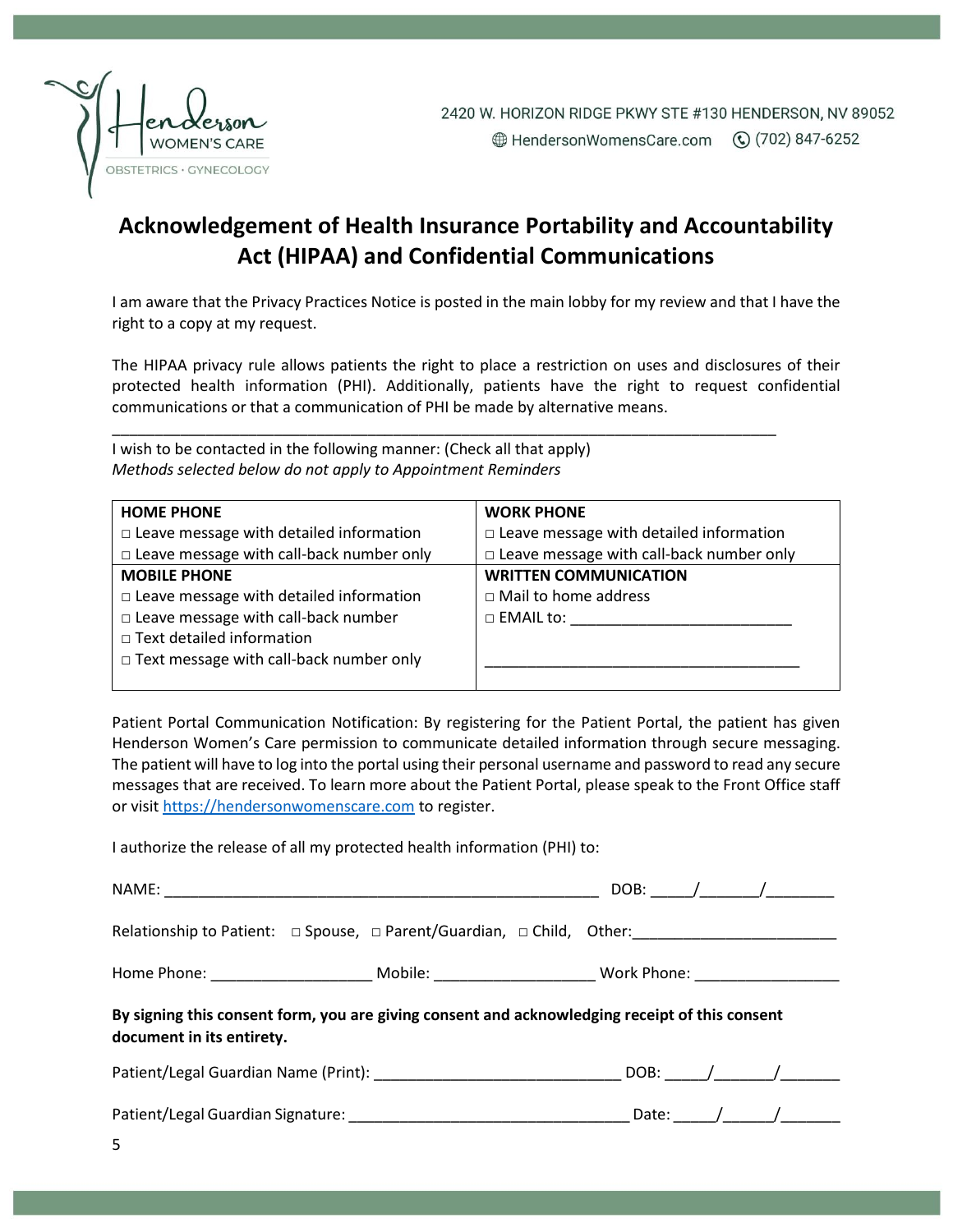

2420 W. HORIZON RIDGE PKWY STE #130 HENDERSON, NV 89052 HendersonWomensCare.com (c) (702) 847-6252

### Consent for Initial Trial of Dangerous Controlled Medication Therapy

I understand that Nevada Health Tanita PLLC, dba Henderson Women's Care ("my physician") is recommending dangerous controlled medication, that is regulated by states and the Federal government, which may benefit my chronic symptoms. Medications such as, but not limited to, opioids (narcotic analgesics), benzodiazepine tranquilizers, barbiturate sedatives, amphetamines, appetite suppressants, and muscle relaxants, that may be useful in managing my chronic condition. I understand that this medication is being recommended because my complaints are moderate to severe and other treatments have not sufficiently helped. I understand that many medications can have interactions that can either increase or decrease their effect. Therefore, I have told my physician about all other medicines and treatments that I am receiving – and that I will promptly advise my physician if I start to take any new medications or have new treatments. Likewise, I have told my physician about my complete personal drug history and that of my family. I have been informed by my physician that the initiation of a dangerous controlled medication is a fourteen (14) day trial. Continuation of the medication is based on evidence of benefit to me from, associated side effects of, and compliance with instructions on, usage of the medication. I have also been informed by my physician that continuation and any changes in dosage of the medication will be determined by symptom relief, functional improvement, side effects, and adherence to usage restrictions. Lack of significant improvement, the development of adverse side effects, or other considerations may lead my physician to discontinue this treatment or to change dosage. For patients requiring Opioid (narcotic) pain medication- I have been advised by my physician that certain other medicines such as nalbuphine (Nubain ™), pentazocine (Talwin™), buprenorphine (Buprenex™), and butorphanol (Stadol™), may reverse the action of the medicine I am using for pain control. I understand that taking any of these other medicines while I am taking my pain medicines can cause symptoms like a bad flu, called a withdrawal syndrome. I agree not to take any of these medicines and to tell any other doctors that I am taking an opioid as my pain medicine and cannot take any of the medicines listed above.

### By my initials next to each risk outlined below, I am attesting that it has been explained to me, and I fully understand, that taking such dangerous controlled medication has certain risks associated with it. These include, but are not limited to, the following:

- ) Allergic reactions
- (2) Overdose (which could result in harm or even death)
- ) Slowing of breathing rate
- (\_\_\_\_\_\_\_) Slowing of reflexes or reaction time
- ) Sleepiness, drowsiness, dizziness, and/or confusion
- (2) Impaired judgment and inability to operate machines or drive motor vehicles
- (\_\_\_\_\_\_\_) Nausea, vomiting, and/or constipation
- (\_\_\_\_\_\_\_) Anxiety, restlessness, irritability, insomnia
- ) Itching

) Physical dependence or tolerance to the relieving properties of the medication (This means that if my medication is stopped, reduced in dose, or rendered less effective by other medications I may be taking, I may experience withdrawal symptoms such as but not limited to: runny nose, yawning, large pupils, goose bumps, abdominal pain and cramping, diarrhea, irritability, aches throughout my body, and a flu-like feeling. These can be very painful but are generally not life-threatening.)

) Addiction

) Failure to provide symptom abatement